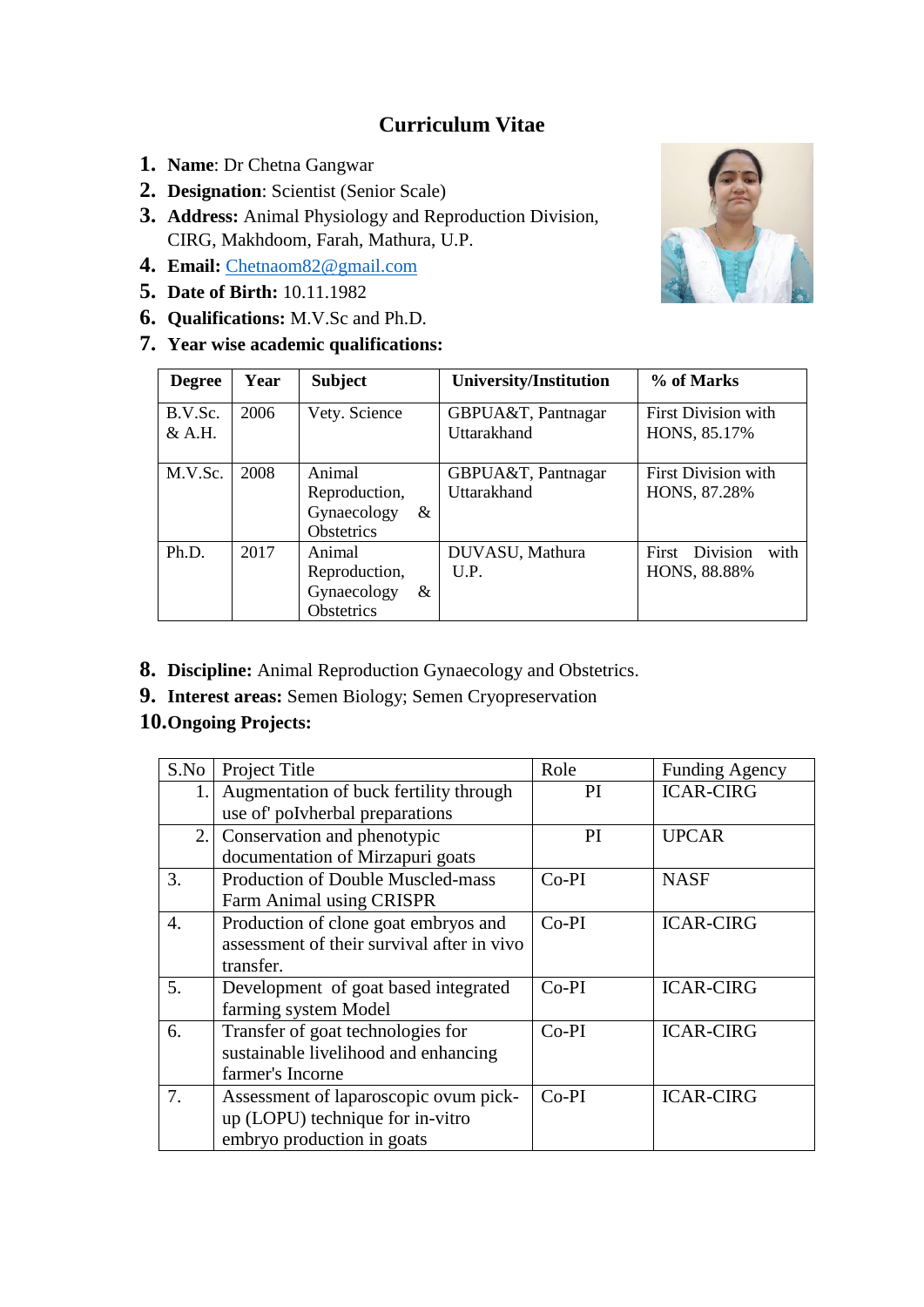## **11.Ten Best Research Publications**

- i. **Gangwar C**, Mishra A K, Gururaj K, Kumar A, Kharche S D, Saraswat S, Kumar R & Ramachandran N, 2021. Semen quality and total microbial load: An association study in important Indian Goat breeds during different seasons. Andrologia, [https://doi.org/10.1111/and.13995.](https://doi.org/10.1111/and.13995)
- ii. R. Ranjan, P. Singh, S.D. Kharche, **C. Gangwar**, N. Ramachandran, S.P. Singh, M.K. Singh. (2020). Effect of temperature humidity index on sexual behavior and semen quality in Barbari buck under Indian climatic condition. Small Ruminant Research (193) https://doi.org/10.1016/ j.smallrumres.2020.106263.
- iii. **Gangwar C**, Kharche S D, Mishra A K, Saraswat S, Kumar N & Sikarwar A K, 2020. Effect of diluent sugars on capacitation status and acrosome reaction of spermatozoa in buck semen at refrigerated temperature. Tropical Animal Health and Production 52: 3409–3415.
- iv. **Gangwar C**, Gururaj K, Mishra A K, Kumar A, Pachoori A, Saraswat S, Singh N P and Kharche S D, 2020. Molecular detection of important abortion causing microorganisms in preputial swab of breeding bucks using PCR based assays. Reproduction in Domestic Animal 55 (11): 1520-1525.
- v. **Chetna Gangwar**, Ravindra Kumar, S.D. Kharche, S.K. Jindal, U.B Chaudhary and A.K. Mishra. 2019. The effect of Azolla supplementation in feed on semen freezability in bucks. Indian Journal of Animal Sciences- 89(4):42-45.
- vi. **Chetna Gangwar**, Atul Saxena, Akhil Patel, S P Singh, Sarvajeet Yadav, Ravindra Kumar and Vijay Singh. (2018) Effect of Reduced Glutathione Supplementation on cryopreservation induced Sperm cryoinjuries in Murrah Bull semen. Animal reproduction science. 192, 171–178.
- vii. **Chetna Gangwar**, S.D. Kharche, Satish Kumar and S.K. Jindal (2016). Cryopreservation of Goat Semen: Status and Prospects. Indian Journal of Small Ruminants, 22(1): 1-10
- viii. **Chetna Gangwar,** S.D.Kharche, Ravi Ranjan, Satish Kumar, A.K. Goel and S.K. Jindal (2015). Effect of vitamin C supplementation on freezability of Barbari buck semen. Small Ruminant Research (129) 104-107.
- ix. **Chetna Gangwar**, Ravindra Kumar, S P Singh, Shanker K Singh, M K Srivastava and Atul Saxena (2015). Serum metabolites and macro mineral profile of prepartum buffaloes affected with cervico-vaginal prolapse. Indian Journal of Animal Sciences 85(6): 575-577.